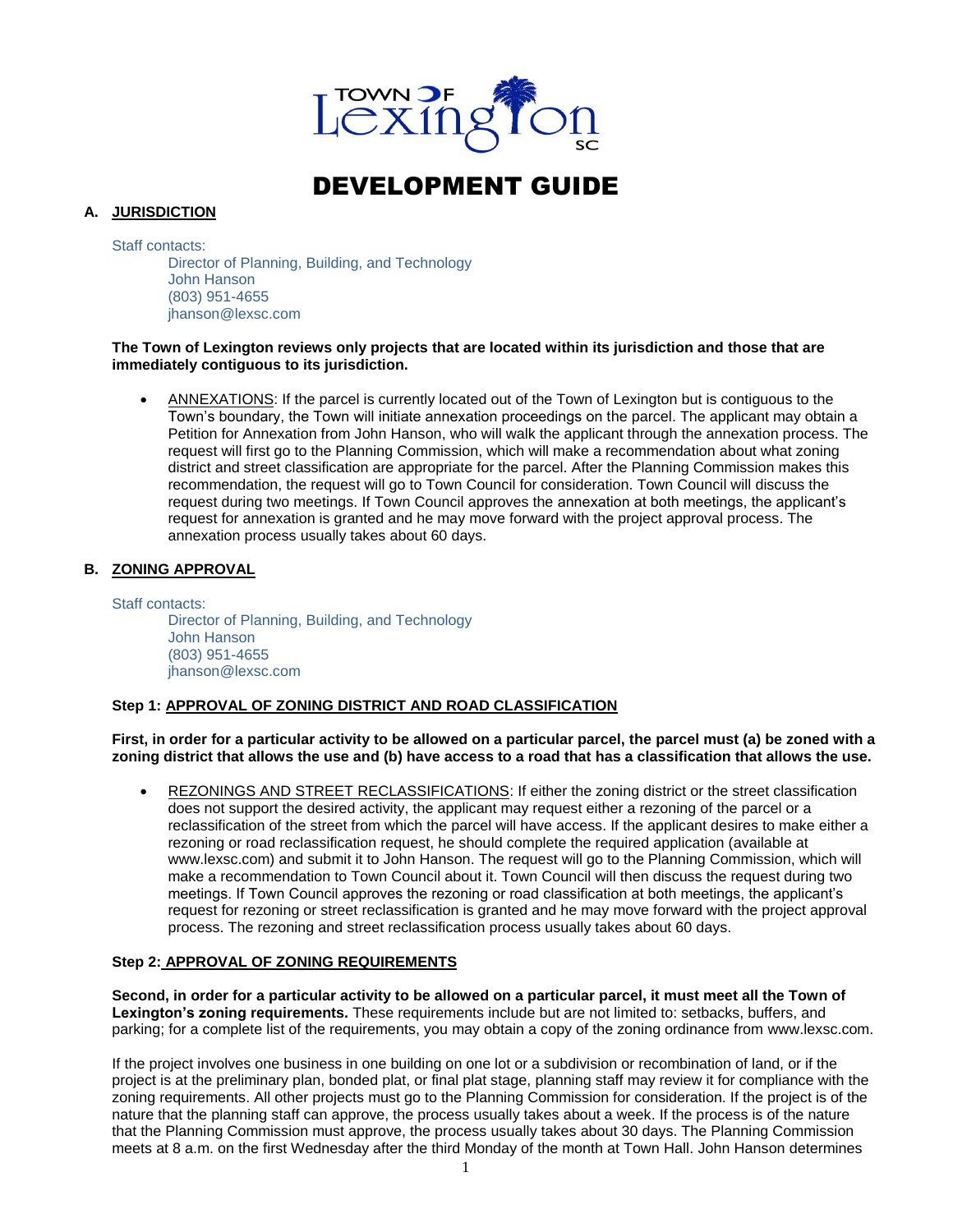the deadline for project submission to the Planning Commission; unless special circumstances apply, the deadline is 12 days before the meeting. Items may be submitted to her office in Town Hall or by mail at Town of Lexington, 111 Maiden Lane, Lexington, SC 29071, attn: John Hanson. John Hanson also determines the number of copies needed, which varies depending on the nature of the request.

- VARIANCES: If the particular activity cannot meet one or more of the zoning requirements, the applicant may request a variance from that (those) requirement(s). If the applicant desires to request a variance, he should complete the required application (available at [www.lexsc.com\)](http://www.lexsc.com/) and submit it to John Hanson. The request will go to the Board of Zoning Appeals for consideration. The variance process usually takes about 60 days. The Board of Zoning Appeals meets on the first Thursday of the month at 6:30 p.m. at Town Hall. Applications are due on the first of the month for the following month's meeting.
	- By state law, in order to grant a variance, the Board of Zoning Appeals must find the following:
	- (1) There are extraordinary and exceptional conditions pertaining to the particular piece of property in question because of its size, shape or topography,
	- (2) These conditions do not generally apply to other property in the vicinity,
	- (3) Because of the conditions, the application of the Ordinance to a particular piece of property would effectively prohibit or unreasonably restrict the utilization of the property,
	- (4) The authorization of a variance will not be of substantial detriment to adjacent property or the public good, and the character of the district will not be harmed by granting of the variance.

| <b>Sketch plans</b>       | • 62.00                                                                                     |
|---------------------------|---------------------------------------------------------------------------------------------|
| <b>Preliminary plans</b>  | • \$62.00 for two to five lots                                                              |
|                           | • \$62.00 plus \$12.00 per lot above five lots                                              |
| <b>Bonded plats</b>       | $\bullet$ \$0                                                                               |
| <b>Final plats</b>        | $\bullet$ \$0                                                                               |
| <b>Variances</b>          | • \$186.00 for first request; \$62.00 for each additional request up to<br>\$372.00 maximum |
| <b>Rezoning or street</b> | $\bullet$ \$186.00 per request                                                              |
| reclassifications         |                                                                                             |

#### FEES ASSOCIATED WITH ZONING

**\*Fees associated with Zoning may be paid before or once permit is issued\***

#### **C. ARCHITECTURAL AND APPEARANCE APPROVAL**

Staff contacts:

Director of Planning, Building, and Technology John Hanson (803) 951-4655 [jhanson@lexsc.com](mailto:lyoungblood@lexsc.com)

**If your project is a commercial project that has any portion of the parcel fronting on or accessing any of the following roads, it must meet the Town of Lexington's Architectural and Appearance Standards**:

- Highway 1/Augusta Road/Main Street
- Highway 6/South Lake Drive/North Lake Drive
- Highway 378/Sunset Boulevard/Columbia Avenue
- Old Cherokee Road
- Old Chapin Road
- Gibson Road
- Park Road
- Ginny Lane
- Mineral Springs Road
- Saluda Springs Road
- Saluda Pointe Drive
- Whiteford Way
- Caughman Farm Lane

Applicants must submit the following to John Hanson:

- One copy of the following:
	- o Completed application form and fee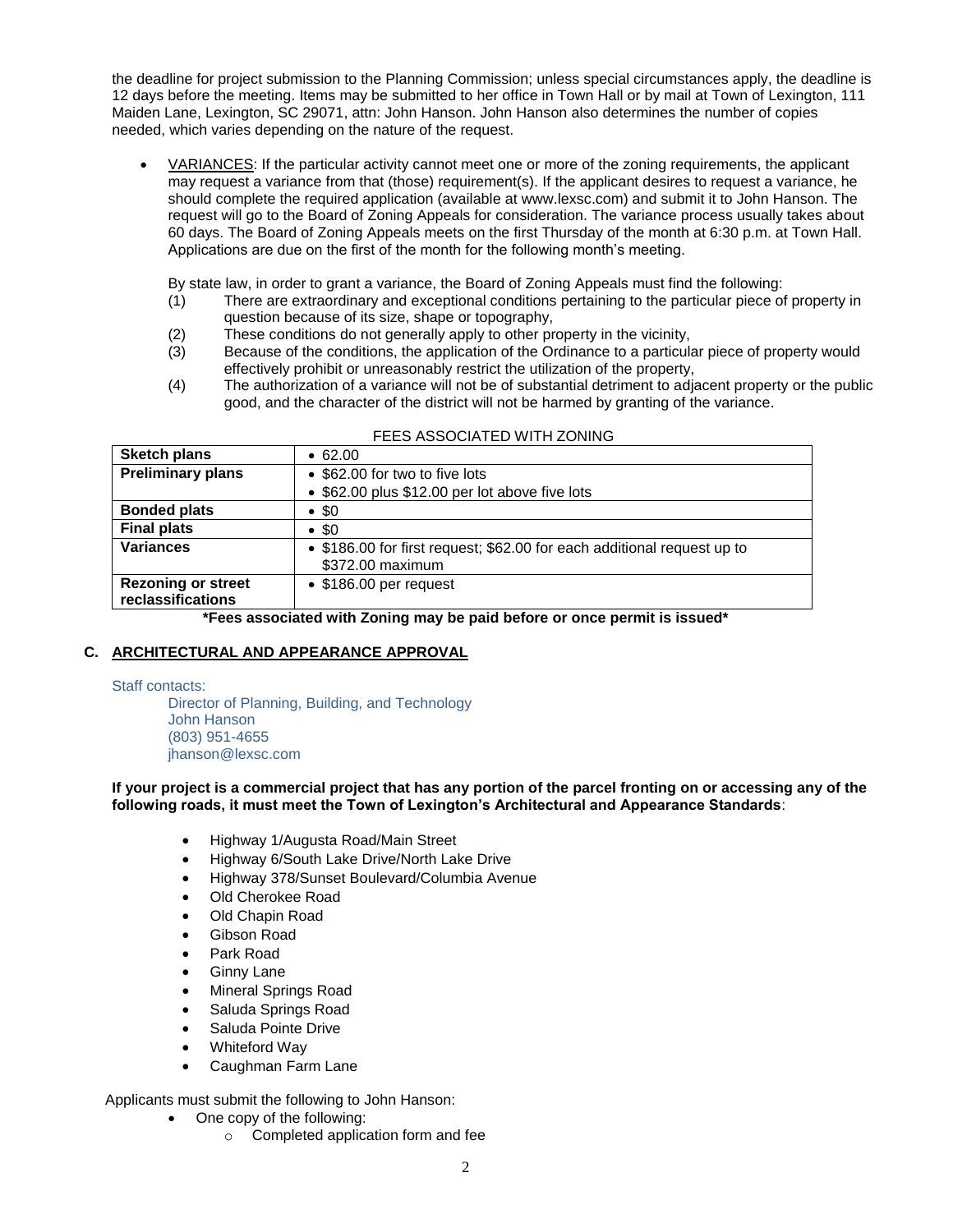- o Stamped survey plat prepared within six months of the application filing date
- o Materials specification outline
- Five copies of the following on 11 x 17 paper:
	- o site plan
	- o landscaping plan
	- $\circ$  dimensioned building elevations for all sides of the building(s) showing design of all elevations, existing grade, proposed grade, finish floor elevations, roof slopes, mechanical vents and equipment, location and type of outdoor light fixtures, design and location of all wall sign(s), and notations regarding exterior colors and materials
	- o typical wall section(s) with information as described in item directly above
	- $\circ$  final construction details for building(s), walls/fences, signs and any other improvements

A staff committee will review the application and determine whether the project meets the Town's architectural and appearance standards. If the applicant would like to appeal the committee's decision, it may make such an appeal to the Board of Appearance.

| <b>Review fee</b>            | \$62.00                                                                                    |
|------------------------------|--------------------------------------------------------------------------------------------|
| Appeals of staff<br>decision | • \$186.00 for first appeal; \$62.00 for each additional request up to \$372.00<br>maximum |
|                              |                                                                                            |

#### **\*Architectural & Appearance fees will be paid when the building permit is issued\***

## **D. LANDSCAPING APPROVAL**

Staff contacts:

Director of Parks, Streets, and Sanitation Dan Walker (803) 359-1027 dwalker@lexsc.com

**The Town of Lexington has a landscaping and tree ordinance that protects trees and requires landscaping on all projects except individual, single-family dwellings.** A copy of the landscaping and tree ordinance is available a[t www.lexsc.com.](http://www.lexsc.com/) To determine which trees must be protected, Dan Walker, the Director of Parks, Streets, and Sanitation, will conduct a tree survey and review the proposed plan for compliance with landscaping and tree requirements. Applicants must submit three sets of landscaping plans to Mr. Walker.

• VARIANCES: If the particular activity cannot meet the landscaping and tree ordinance requirements, the applicant may request a variance from the Board of Zoning Appeals. The process is the same as explained in Zoning Approval (Step 2) above.

| FEES ASSOCIATED WITH LANDSCAPING.                                                                               |                 |  |
|-----------------------------------------------------------------------------------------------------------------|-----------------|--|
| Landscaping review                                                                                              | $\cdot$ \$68.00 |  |
| fee                                                                                                             |                 |  |
| <b>Variances</b><br>• \$186.00 for first request; \$62.00 for each additional request up to<br>\$372.00 maximum |                 |  |
| *I andecano foos will be naid when a building nermit is issued*                                                 |                 |  |

## FEES ASSOCIATED WITH LANDSCAPING

#### **\*Landscape fees will be paid when a building permit is issued\***

#### **E. ENGINEERING APPROVAL**

Staff contacts:

Plan Review Engineer Rosemarie Nuzzo (803) 951-4646 rnuzzo@lexsc.com

**Plan Review Engineer Rosemarie Nuzzo must approve or facilitate approval of all projects for engineeringrelated issues.** Applicants must submit two copies of stormwater and soil erosion plans and two copies of utility plans to her.

#### FEES ASSOCIATED WITH ENGINEERING

| <b>Utility plan review</b> | • Minimum - \$155.00 Maximum - \$6,800.00                                    |
|----------------------------|------------------------------------------------------------------------------|
| Sidewalk fee               | • \$55.68 per linear foot. The fee is based on a 5-foot sidewalk to meet the |
|                            | requirements of the Americans with Disabilities Act, but residential         |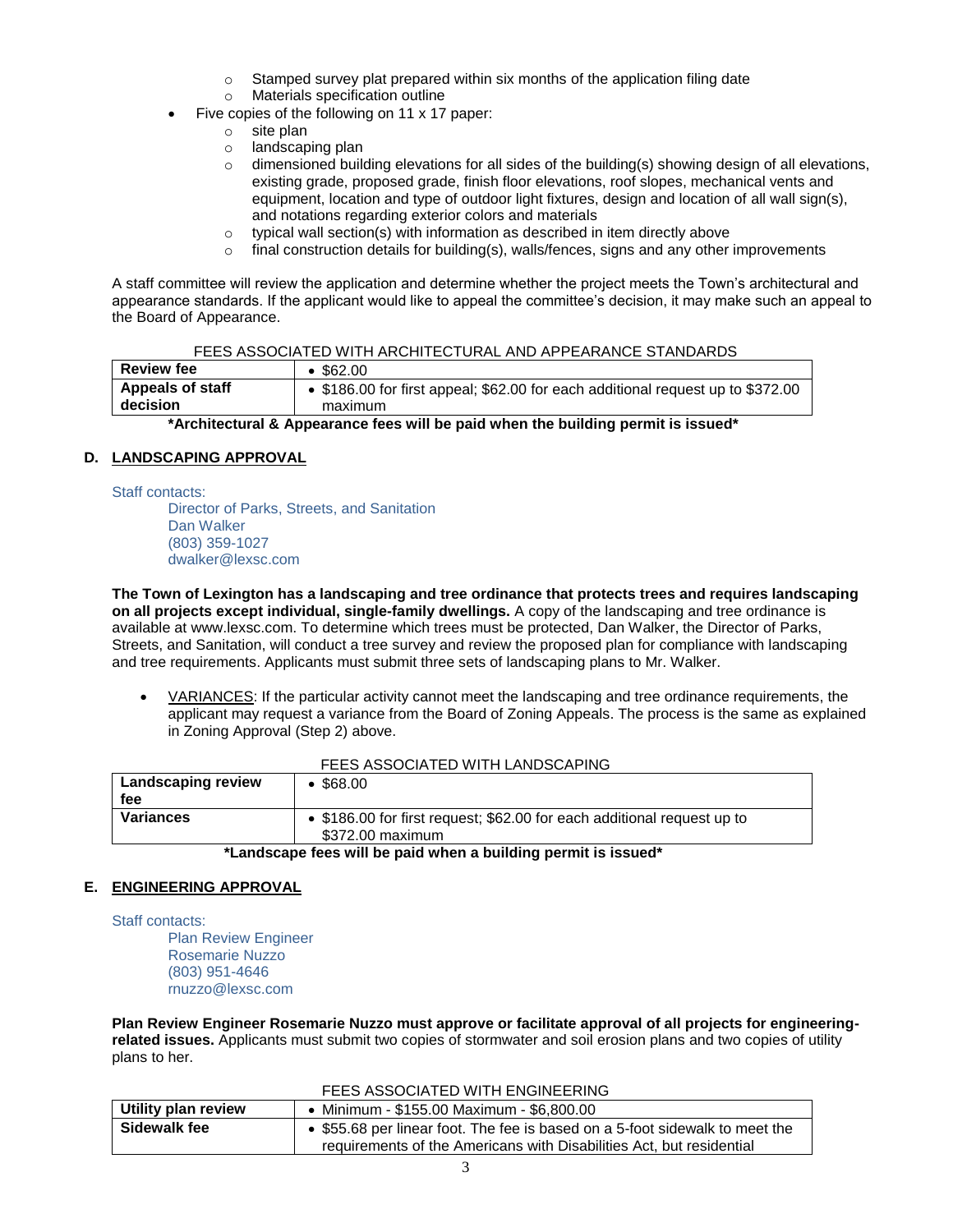|                                                        | developments are excluded as they are required to install their sidewalks.                                                                                                                                                                                  |  |
|--------------------------------------------------------|-------------------------------------------------------------------------------------------------------------------------------------------------------------------------------------------------------------------------------------------------------------|--|
| Water meter fee                                        | • Varies based on size and number of meters                                                                                                                                                                                                                 |  |
| <b>Irrigation meter fee</b>                            | • Varies based on size of meters                                                                                                                                                                                                                            |  |
| Fire line tap fee                                      | • \$750 per inch diameter                                                                                                                                                                                                                                   |  |
| <b>Delegated Review</b>                                | • \$200 (for sewer only)                                                                                                                                                                                                                                    |  |
| Package fee                                            |                                                                                                                                                                                                                                                             |  |
| <b>Water and sewer</b><br>capital contribution<br>fees | • Varies based on projected amount of water usage using S.C. Department<br>of Health and Environmental Control guidelines. In-town contribution fees<br>are based on usage of 300 gallons per day are currently \$1,250 for water<br>and \$2,700 for sewer. |  |
| <b>Hydraulic Model</b>                                 | • \$1,000 for any project with a new lift station or any modifications to an                                                                                                                                                                                |  |
| <b>Analysis Fee</b>                                    | existing one.<br>.                                                                                                                                                                                                                                          |  |

**\*Engineering fees can be paid before, or when the building permit is issued\***

#### **F. APPROVAL OF BUILDING PLANS**

Staff contacts:

Building Official Brent Hawkins (803) 951-4650 bhawkins@lexsc.com

Customer Service/Permit Technician (803)356-5938 permits@lexsc.com

Before the Town can issue any building permits, all of the above steps (zoning approval, landscaping approval, and engineering approval) must be completed and all fees (fees associated with zoning, fees associated with landscaping, plan review fees and building permit fees) must be paid.

Building permits are required to construct, enlarge, alter, repair, move or demolish a building or structure; to install electrical, gas, heating, air conditioning, plumbing, or similar equipment; to install infrastructure; and to grade or pave. Applicants should submit three sets of building plans to Building Official Charly Thomas. In order to be approved, the building plans must comply with all applicable federal, state, and local laws.

The building official uses the following building codes:

- 2018 International Building Code with South Carolina modifications
- 2018 International Fire Code with South Carolina modifications
- 2018 International Plumbing Code with South Carolina modifications
- 2018 International Mechanical Code with South Carolina modifications
- 2018 International Gas Code with South Carolina modifications
- 2009 Energy Conservation Code with South Carolina modifications
- 2018 International Residential Code with South Carolina modifications
- 2017 NEC with South Carolina modifications

#### BUILDING PLAN REVIEW FEES

| l Commercial | 40% of the permit cost for the project |
|--------------|----------------------------------------|
| Residential  | \$31.00 per unit                       |

#### **\*Plan Review fees will be paid when the building permit is issued\***

## BUILDING PERMIT FEES